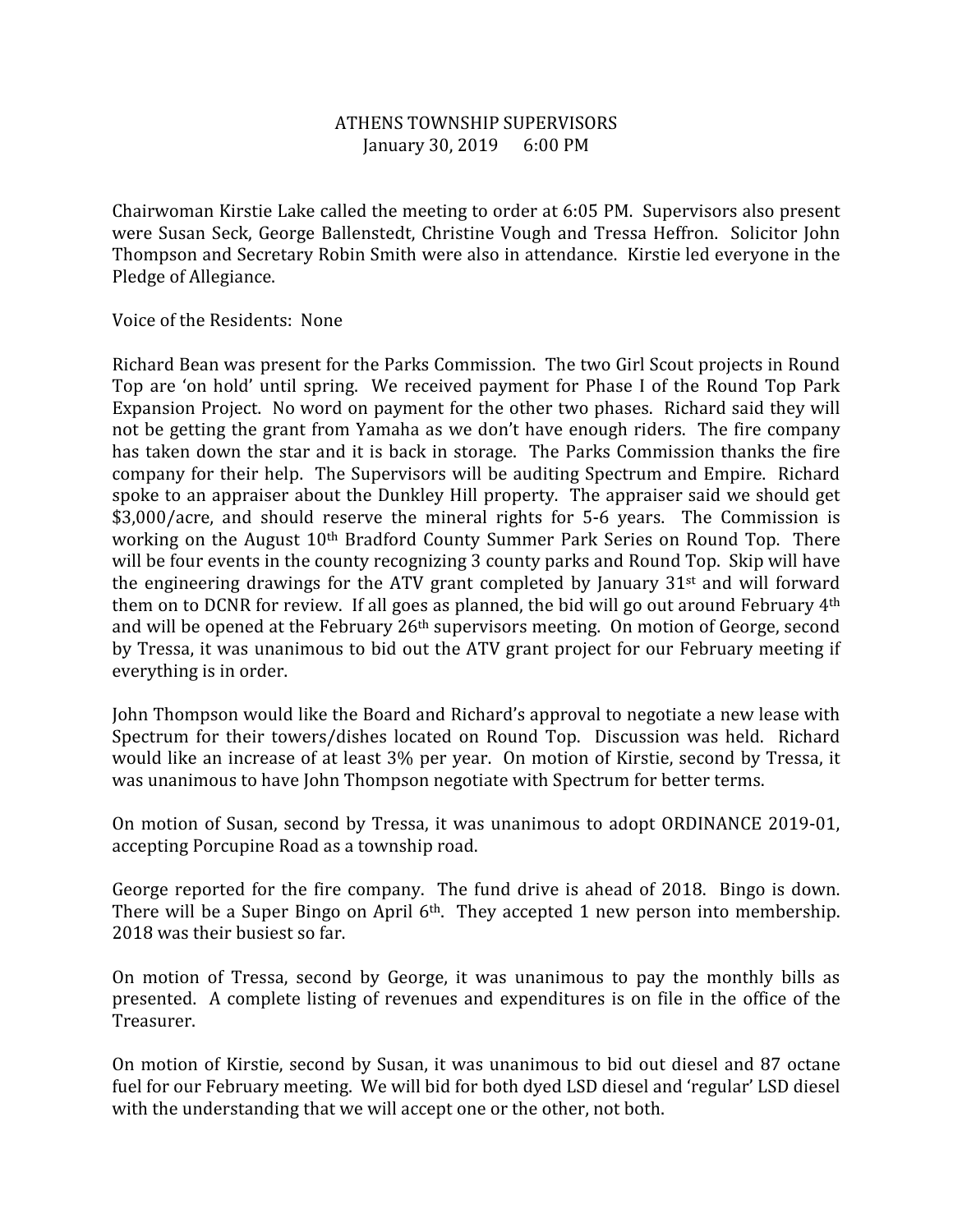Page Two Athens Township Supervisors January 30, 2019

On motion of George, second by Tressa, it was unanimous to purchase the tank for salt brine from Sutton's for mixing the brine prior to being transferred to the water truck, and to take the funds from General Fund line item 437.200.

Discussion was held on the mining permit renewal. We will be crushing this spring/summer, but that will be the end of the mining since we are down to mostly sand. It was decided not to renew the mining permit, but to see about negotiating a lease for the rental of the property for material storage. The mining permit will expire on November 17, 2019 and the land lease will expire November 26, 2021.

On motion of Kirstie, second by George, it was unanimous to change the clothing reimbursement accounts for Susan, Ed and Cindy to clothing allowances, which will allow them to use their township credit cards for eligible purchases. Susan abstained from the vote as she has one of these accounts.

On motion of Kirstie, second by Tressa, it was unanimous to adopt RESOLUTION 2019-06 setting a credit card policy for township credit cards.

The purchasing policy was discussed again. It was decided not to implement the entire policy, but to implement a requirement similar to the one the police follow. On motion of Tressa, second by Christine, it was unanimous to require every person making ANY purchase from November 1 to December 31 of each year advise Ruth as soon as possible of the amount of the purchase so she can have a more accurate idea of our financial status for budgeting purposes.

On motion of Tressa, second by Kirstie, it was unanimous to appoint Susan Seck as the Applicant's Agent for FEMA-4408-DR-PA.

Discussion was held on our snow emergency regulations. John Thompson will draft changes to the current snow emergency sections of our Township Code for review at our next meeting.

The surveys for the Hazard Mitigation Plan Update were completed and reviewed. Robin will submit them to the County.

Chairwoman Kirstie Lake assigned the following committees to the Board:

| Kirstie Lake:    | Police, Planning & Zoning, Shared Services        |
|------------------|---------------------------------------------------|
|                  | George Ballenstedt: Fire, Public Relations, Parks |
| Susan Seck:      | Roads, Safety, Junkyards                          |
| Christine Vough: | Recycling, Building & Grounds, Parks              |
| Tressa Heffron:  | Shared Services, Office, Building & Grounds       |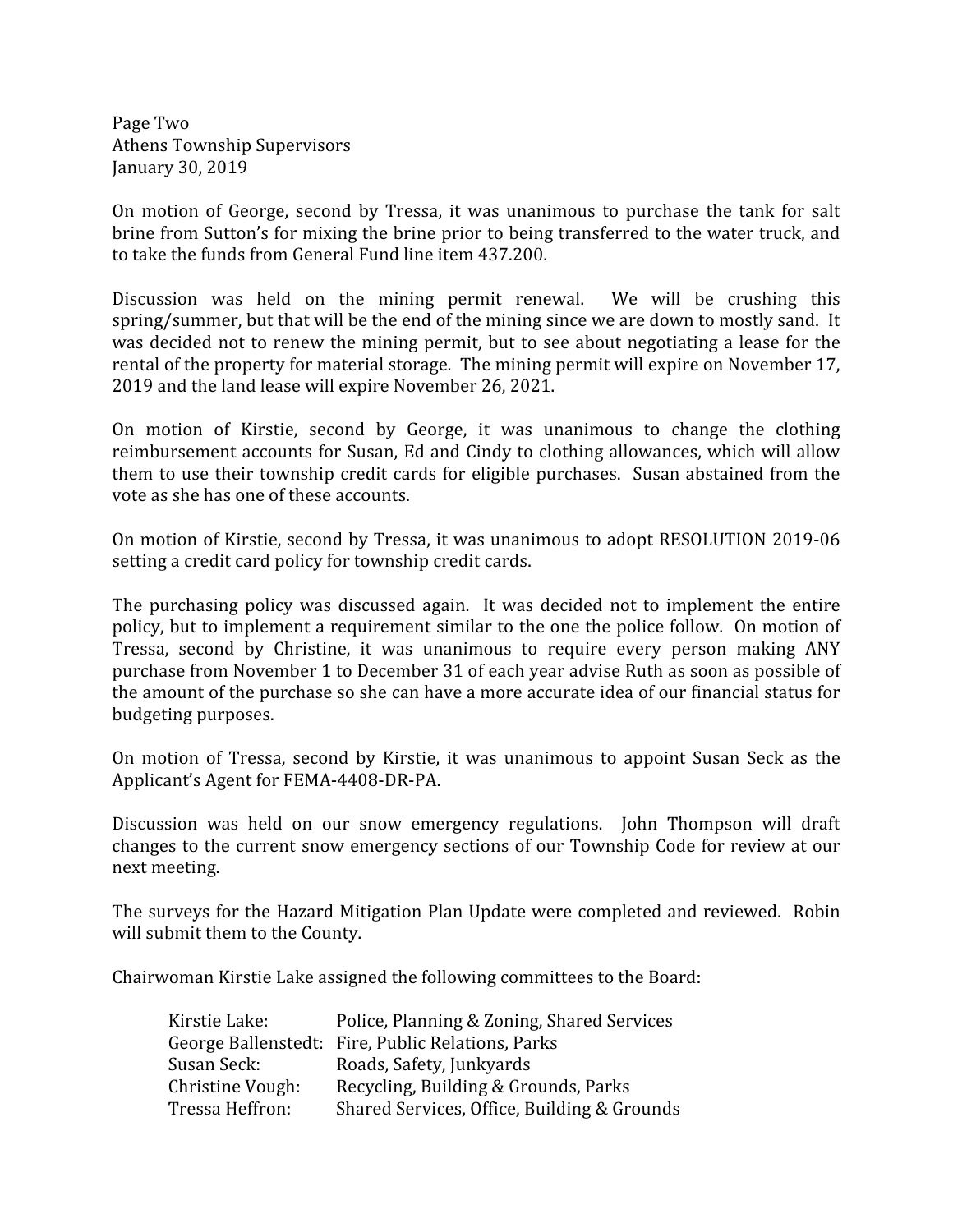Page Three Athens Township Supervisors January 30, 2019

Dave Steinfelt was present for the fire company. He was unaware that our meetings were no longer at 7 PM. He reviewed the fire report with the Board. He said they are the second busiest company in the County. They have picked up 10 new members since last year. The Junior Firefighter program has 5 members between 14 and 18 years old. Active membership is up. Breathing tanks were purchased with the Act 13 money from the township. An Act 13 grant from the county (\$10,000) was used to purchase a new river rescue boat, and they now have a couple members certified for river rescue. They also received a \$15,000 state grant. Christine asked if they are getting enough help with tree removal. Dave said it would be nice if the township crew could remove them during the day if they are able, but he understands that they are very busy, too. Susan said the guys do look for trees hanging over the road and try to take care of them. She did say Mattison did cut a tree at no charge on Round Top Road that the guys couldn't get.

On motion of Christine, second by George, it was unanimous to remove Christine from the bank accounts and add Kirstie in her place; and to require 2 signatures on all checks once the changes are complete.

On motion of George, second by Tressa, it was unanimous to approve the minutes of January 7, 2019 as written, with the correction to the SRO salary from the 2018 rate of \$19/hour to the 2019 rate of \$19.50/hour.

On motion of Tressa, second by Christine, it was unanimous to accept the monthly reports as presented. The annual Planning Commission report was also included with the regular reports.

Correspondence/Information was as listed in the meeting agenda.

Chairwoman Lake took the Board into executive session at 7:37 PM for personnel and pending litigation. The regular meeting reconvened at 8:27 PM.

On motion of Tressa, second by Susan, it was unanimous to give a 3% raise to all nonbargaining unit employees, retroactive to January 1, 2019.

On motion of Tressa, second by Kirstie, it was unanimous to give Dylan the same benefits as the Department of Public Works.

On motion of Kirstie, second by Christine, it was unanimous to deduct 11-1/2 hours of over-usage of sick time by Mark Stark in 2018 from his 2019 allotment, with the understanding that if he has an overage again, he will have to reimburse the township.